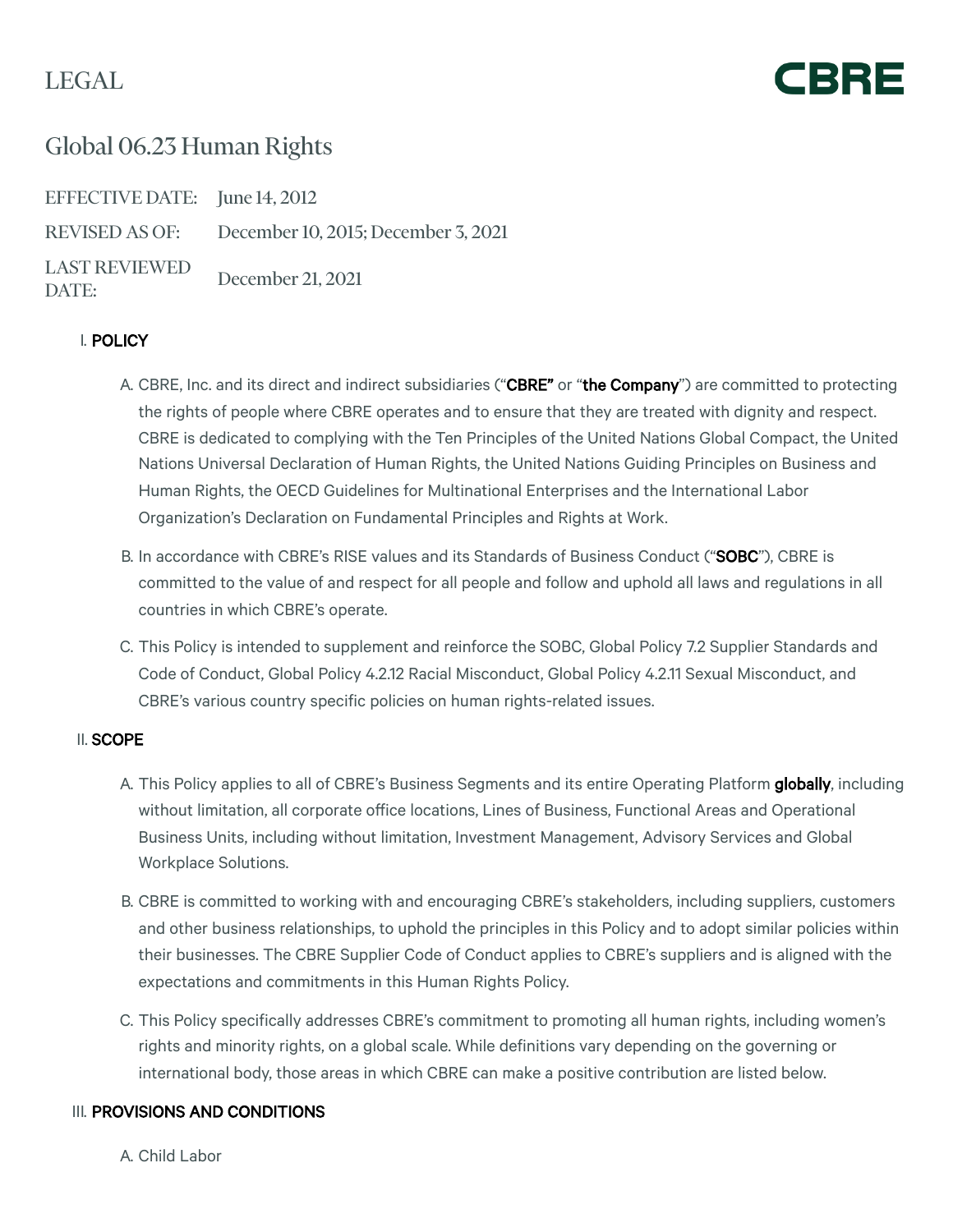- 1. CBRE does not engage in or condone the unlawful employment or exploitation of children in the workplace.
- 2. CBRE is committed to combating the exploitation of children and therefore prohibit any use of child labor with any suppliers, or other third-party arrangements.
- 3. CBRE will work to raise awareness internally of such exploitation and cooperate with law enforcement authorities to address any such instances of which the Company becomes aware.
- B. Human Trafficking, Slavery and the Right to Voluntary Labor
	- 1. CBRE respects the free choice of all persons and strictly prohibits forced or compulsory labor, including prison labor for any employees.
	- 2. CBRE will not do business with, tolerate, or associate with organizations or entities that condone or are engaged in the practice of coercing or imposing of work with little or no freedom of choice.
	- 3. CBRE endorses the UN Guiding Principles on Business and Human Rights and will work to raise awareness within CBRE's employee population of CBRE's responsibility to protect Human Rights.
	- 4. CBRE will cooperate with law enforcement authorities to address any such instances that come to the attention of the Company.
- C. Freedom Against Prejudice and Discrimination
	- 1. CBRE unequivocally stands against violence, disrespectful communications and conduct, prejudice or discriminatory behavior toward others whether motivated by race, color, ethnicity, gender, gender identity and/or expression, sex, sexual orientation, age, disability, national origin, citizenship, ancestry, place of birth or descent, religion, veteran or military status, or any other protected class or characteristic protected by applicable law.
	- 2. Each region, line of business, and country will ensure that it has the requisite policies and practices in place to foster a work environment that is free from racial misconduct, prejudice, discrimination, harassment and retaliation.

# D. Safe and Secure Workplace

- 1. CBRE is dedicated to providing a safe and healthy workplace for all of its employees and preventing accidents to employees, customers, suppliers, and visitors. CBRE's Workplace Safety & Well-Being Policy Statement details these commitments to achieving world-class HSE performance.
- 2. CBRE will ensure compliance with this commitment in every location and facility in which CBRE's employees work.
- E. Work Hours and Wages
	- 1. CBRE is steadfast in complying with all laws and regulations dealing with the wages CBRE pays its employees and the hours they work.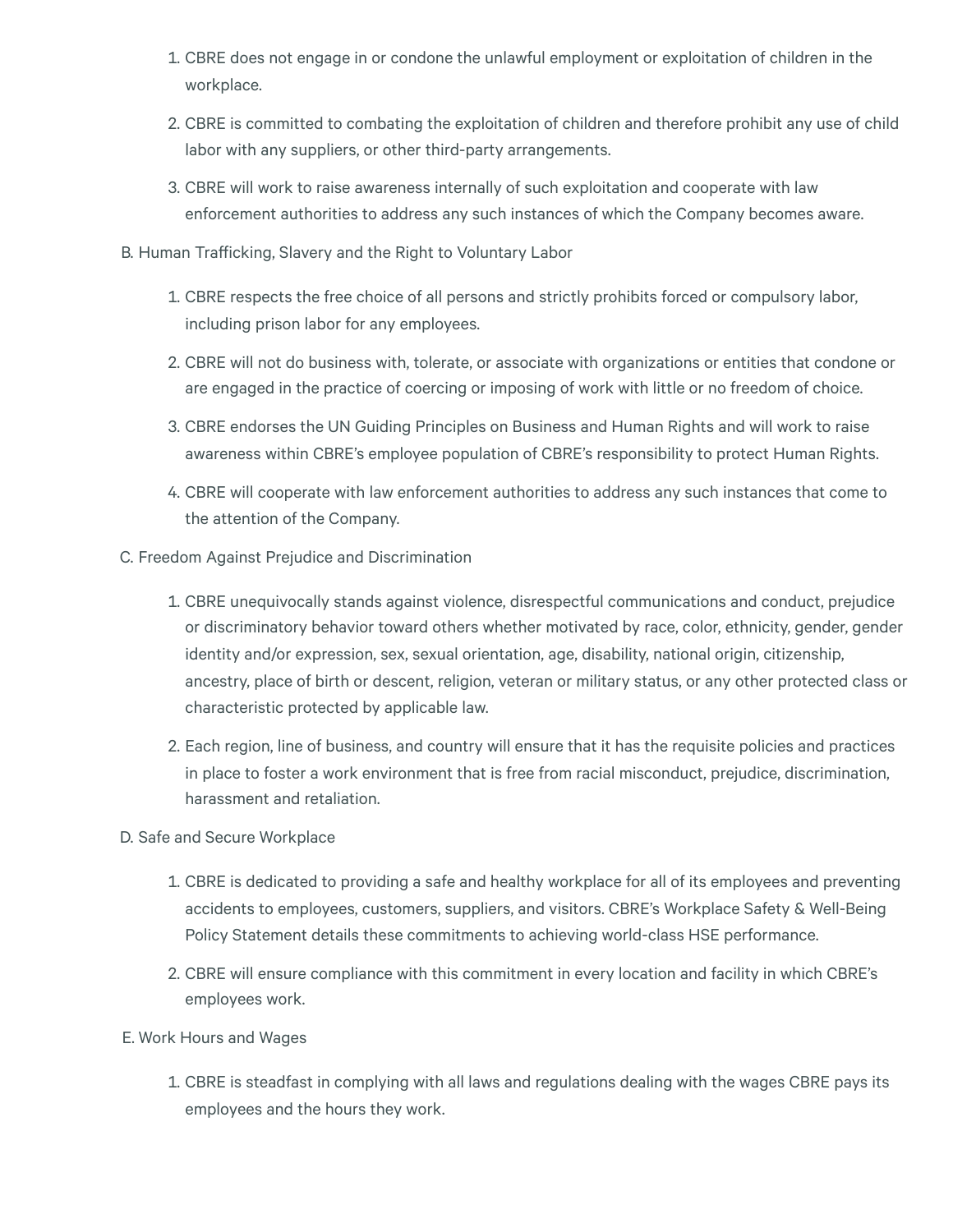- 2. CBRE's policy will be further defined at the regional and country level, as appropriate to prevent the exploitation of the local workforce. CBRE is committed to being an ethical employer that strives to improve labor standards, respects CBRE's employees' contributions, and rewards them fairly.
- 3. CBRE is committed to providing equal pay for equal work.
- F. Freedom of Association

CBRE respects the rights of employees and complies with all local laws and regulations concerning freedom of association and collective bargaining.

G. Indigenous Peoples

CBRE respects the rights of indigenous communities, including land rights, in CBRE's operations, in accordance with the United Nations Declaration on the Rights of Indigenous Peoples.

#### IV. DUE DILIGENCE

- A. CBRE conducts regular human rights due diligence within CBRE's own operations, CBRE's value chain and new business relationships. Additionally, CBRE conducts a systematic periodic review of the risk mapping of potential issues. CBRE's due diligence processes cover the following human rights issues: forced labor, human trafficking, child labor, freedom of association, right to collective bargaining, equal pay and discrimination.
- B. The process also considers vulnerable groups at risk, including CBRE's own employees, women, children, indigenous people, migrant workers, third-party contracted labor and CBRE's local communities.

#### V. CBRE'S COMMITMENT

- A. CBRE will periodically identify where CBRE's activities could impact human rights, address those concerns, and embed human rights practices into CBRE's global culture as an ongoing commitment to CBRE's RISE Values and to being a responsible business.
- B. Activities may also include incorporation of controls into third party business relationships, training for targeted "at risk" groups, and internal and external communications, including publications outlining the steps and measures CBRE have taken in the reporting year.
- C. CBRE is committed to communicating this policy with CBRE's employees as well as CBRE's external stakeholders. This policy has been approved at the most senior level of CBRE's business.
- D. CBRE is committed to publishing Modern Slavery & Human Trafficking Statements annually. These Statements outline specific steps CBRE has taken across CBRE's business to ensure that slavery and human trafficking are not taking place and that CBRE meets the requirements upon us in line with relevant legislation, including the U.K. Modern Slavery Act (2015) and the Australia Modern Slavery Act (2018).

#### VI. REPORTING VIOLATIONS

A. [CBRE has a robust reporting and investigations policy \(see Global Policy 4.2.9 Investigations of Legal and](https://intranet.cbre.com/Sites/Global-Policies/en-US/Documents/Global%20Policies/04.%20Human%20Resources%20and%20Payroll/Global%20-%2004.02.09%20Investigations%20of%20Legal%20and%20Ethical%20Misconduct%20%E2%80%93%20English.pdf?Web=0) Ethical Misconduct).